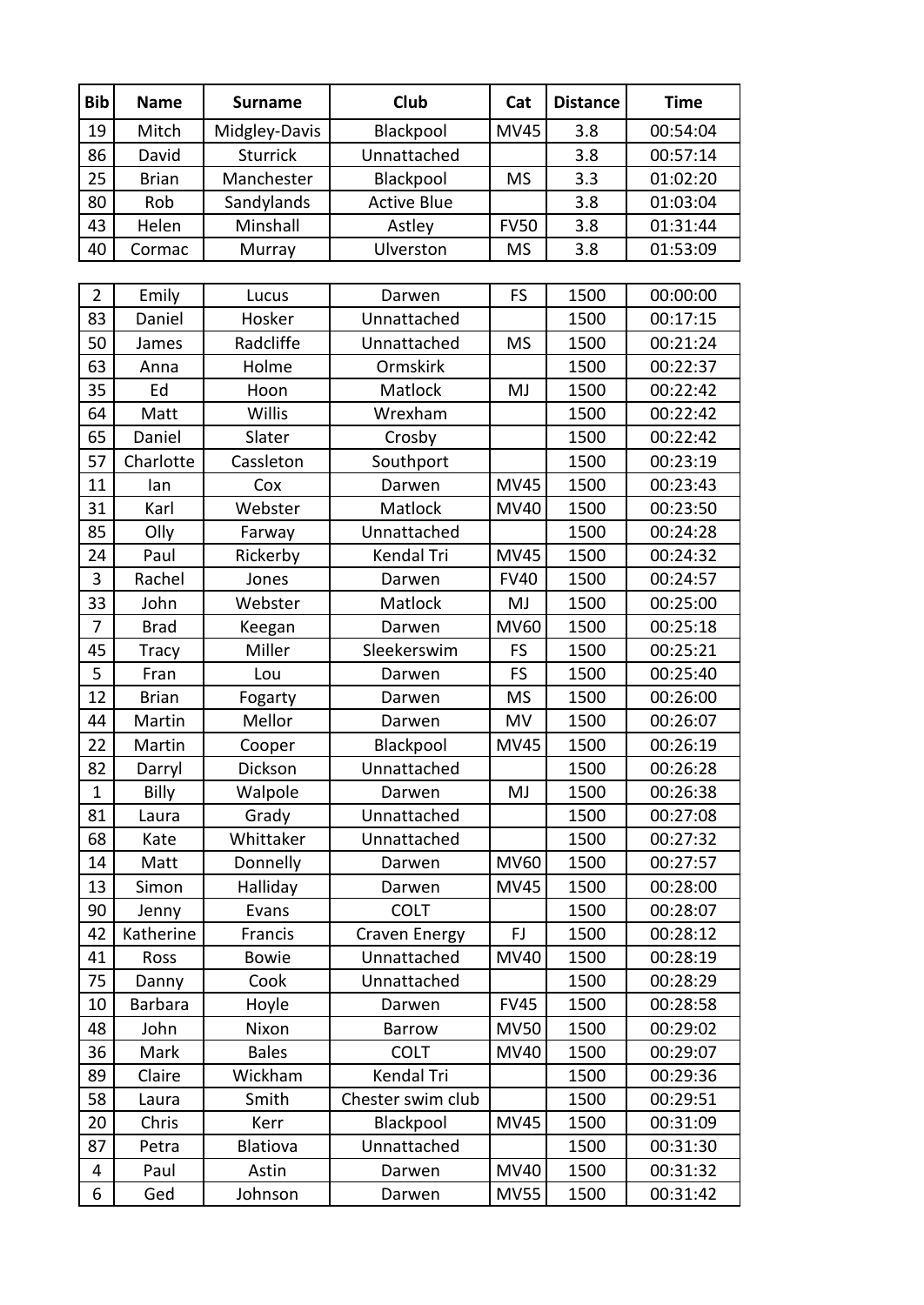| 28 | Simon     | Maughan       | Blackburn     | M           | 1500 | 00:32:41 |
|----|-----------|---------------|---------------|-------------|------|----------|
| 32 | Christine | Howard        | Matlock       | <b>FV40</b> | 1500 | 00:32:44 |
| 74 | John      | Kerr          | Unnattached   |             | 1500 | 00:32:52 |
| 84 | Suzzane   | <b>Brass</b>  | Unnattached   |             | 1500 | 00:33:15 |
| 72 | Simon     | Blunden       | Unnattached   |             | 1500 | 00:34:05 |
| 56 | Chris     | Green         | Hale          |             | 1500 | 00:35:09 |
| 55 | Nben      | <b>Thomas</b> | Hale          |             | 1500 | 00:35:12 |
| 71 | Laura     | Millok        | Unnattached   |             | 1500 | 00:35:19 |
| 51 | Danielle  | Whitehead     | Unnattached   | FS          | 1500 | 00:35:29 |
| 46 | Colin     | Benn          | <b>Barrow</b> | <b>MV60</b> | 1500 | 00:36:23 |
| 23 | Andrew    | Lawless       | Unnattached   | MV40        | 1500 | 00:36:40 |
| 47 | Alex      | Anderson      | <b>Barrow</b> | <b>MV60</b> | 1500 | 00:38:50 |
| 39 | Martyn    | Robinson      | Unnattached   | <b>MV45</b> | 1500 | 00:40:15 |
| 37 | Pat       | Annable       | Unnattached   | <b>FV50</b> | 1500 | 00:41:15 |
| 9  | Fran      | Robinson      | Darwen        | <b>FS</b>   | 1500 | 00:41:32 |
| 8  | David     | <b>Newell</b> | Darwen        | <b>MV55</b> | 1500 | 00:41:42 |
|    |           |               |               |             |      |          |
| 38 | Angela    | Holdsworth    | Unnattached   | <b>FV50</b> | 1000 | 00:26:55 |
| 62 | Jemma     | McCawley      | Darwen        |             | 1000 | 00:28:42 |
|    |           |               |               |             |      |          |
| 61 | Jacob     | Hughes        | Unnattached   | MJ          | 500  | 00:07:40 |
| 67 | Molly     | Wren          | Tri Lakeland  | FJ          | 500  | 00:08:18 |
| 88 | Charlie   | Harding       | Unnattached   | MJ          | 500  | 00:08:33 |
| 59 | Alice     | Miller        | Unnattached   | FJ          | 500  | 00:08:36 |
| 52 | Blythe    | Fourie        | Clitheroe     | <b>FJ</b>   | 500  | 00:08:42 |
| 66 | Matt      | Sloan         | Crosby        |             | 500  | 00:08:42 |
| 49 | Louis     | Johnston      | Mer Tri       | MJ          | 500  | 00:08:46 |
| 60 | Olivia    | Higman        | Unnattached   |             | 500  | 00:08:47 |
| 69 | Sol       | John          | Arragons      | MJ          | 500  | 00:08:48 |
| 53 | Francesca | Brint         | Wigan         |             | 500  | 00:09:04 |
| 70 | Luke      | <b>Brown</b>  | Arragons      |             | 500  | 00:09:09 |
| 15 | Jimmy     | Walpole       | Darwen        | MJ          | 500  | 00:09:18 |
| 54 | Kathryn   | Schofield     | Warrington    |             | 500  | 00:10:00 |
| 21 | Emma      | Kay           | Blackpool     | <b>FS</b>   | 500  | 00:11:00 |
| 30 | Holly     | Satterly      | Lancaster     | F           | 500  | 00:11:00 |
| 34 | Elizabeth | Webster       | Matlock       | FJ          | 500  | 00:11:00 |
| 29 | Debbie    | Satterly      | Blackburn     | <b>FV40</b> | 500  | 00:11:09 |
| 73 | Francesca | Cliff         | Unnattached   |             | 500  | 00:13:55 |
| 26 | Sue       | Eastham       | Darwen        | <b>FS</b>   | 500  | 00:14:22 |
| 79 | Geoff     | Homka         | Kendal Tri    |             | 500  | 00:15:20 |
| 27 | Anne      | Capstick      | Darwen        | <b>FS</b>   | 500  | 00:15:30 |
| 78 | Mary      | Hastie        | Kendal Tri    |             | 500  | 00:18:22 |
| 16 | Ethan     | Partington    | Darwen        | MJ          | 500  | 00:20:20 |